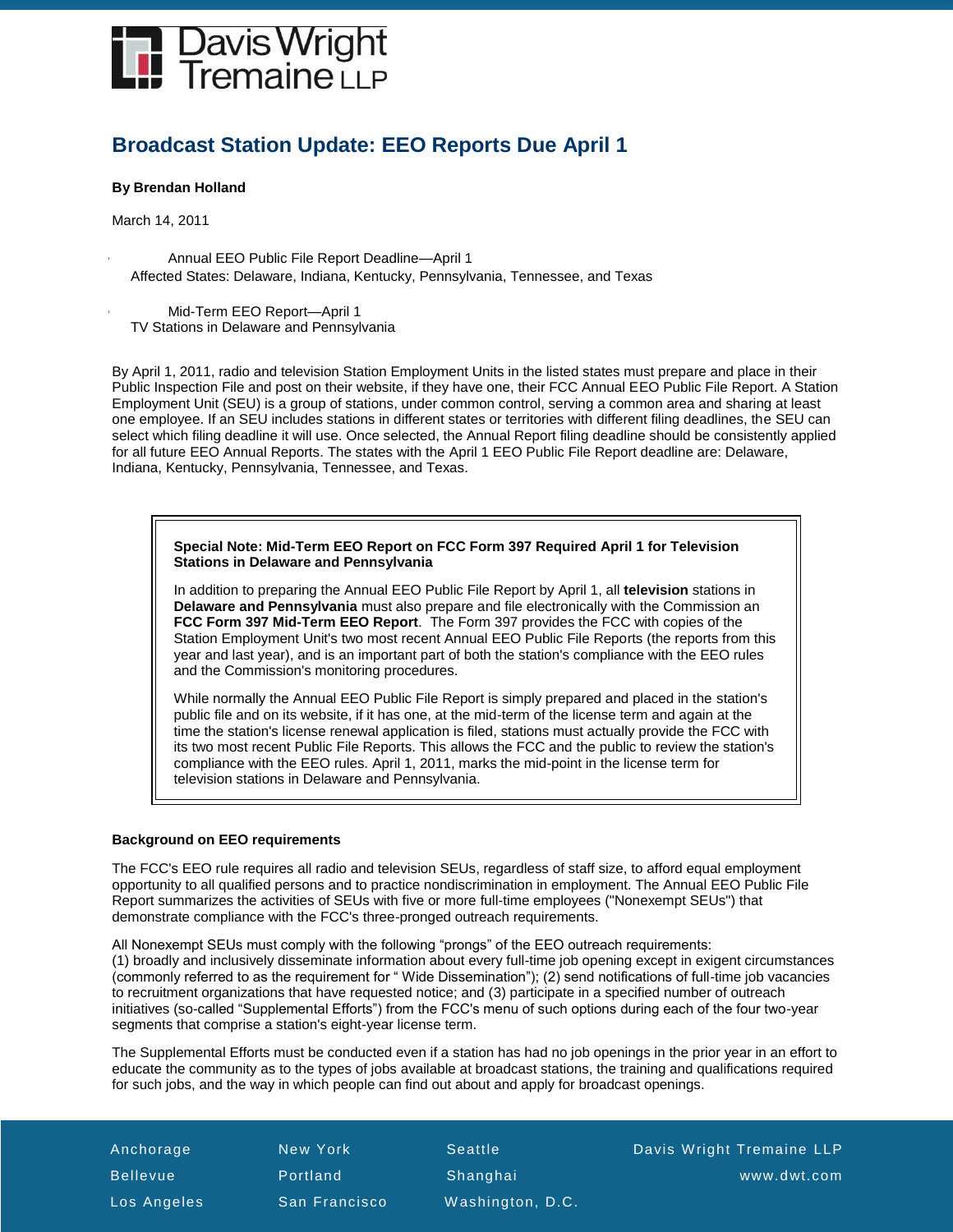

The specifics of these rules are complex, and the requirements must be carefully observed, as the FCC has recently fined stations who have overlooked their obligations. [A primer on the EEO requirements](http://www.dwt.com/LearningCenter/Advisories?find=25806) summarizing these requirements in greater detail, can be found on our website.

## **Annual EEO Public File Report deadline, contents**

By April 1, 2011, all Nonexempt SEUs of radio and television stations, including Class A television stations, licensed to communities in the states and territories listed above, must: (1) place their Annual EEO Public File Report in the public inspection files of all stations comprising the SEU; and (2) post the Report on their websites, if any station in the SEU has a website.

The Annual EEO Public File Report summarizes the Nonexempt SEU's EEO activities during the previous 12 months, and it must include the following:

- A list of all full-time vacancies filled during the preceding year, identified by job title.
- A list of the recruitment source(s) used to fill each of those vacancies (including organizations that specifically requested notification of all job vacancies pursuant to Prong 2 of the EEO outreach rules), including the address, contact person and telephone number for each source. Prong 2 sources should be specifically identified.
- An identification of the recruitment source that referred the person hired for each full-time vacancy.
- Data reflecting the total number of persons interviewed for full-time vacancies during the preceding year, and the total number of interviewees referred by each recruitment source during the year (be careful to insure that the number of interviewees broken down by recruitment source equals the number you give for the total number of interviewees during the preceding year).
- A list and brief description of Prong 3 menu options implemented during the preceding year. The list should be sufficiently detailed so as to demonstrate that each activity involved a substantial and meaningful commitment of staff time to the particular activity by SEU employees.

There is no FCC form for the Annual EEO Public File Report. Nonexempt SEUs may use any format that clearly provides the required information. For example, if a Nonexempt SEU used the same recruitment sources for all its vacancies, it may maintain a single list of those sources, which indicates that they were used for all vacancies. If a Nonexempt SEU used different sources for different vacancies, it may maintain a master list of all its sources and use a cross-reference system to show which sources were used for which vacancies. For a model Public Inspection File Report, which can be tailored by your station to reflect your station practices, please see [Appendix A.](http://dwtop.contentpilot.net/site/userportal/portalresource/03-10_AppendixA)

According to the FCC rules, the Annual EEO Public File Report covers activities during the period from April 1, 2010, through March 31, 2011. However, the FCC has issued a public notice allowing nonexempt SEUs to opt to "cut off" the reporting period up to 10 days before March 31. This gives the SEU a period of time in which to prepare the report and place it in the public file, and upload it to the website, before the April 1 deadline. If you elect to use this 10-day grace period, be sure that the next reporting period begins the day after the cut-off date that you select. For example, if the Nonexempt SEU has cut off the reporting as of March 25, 2011, for this year's report, then next year the Nonexempt SEU must use the period beginning on March 26, 2011, for the 2012 report.

## **Job openings must be "widely disseminated"**

In several recent decisions, the FCC made clear that wide dissemination of information about job opportunities at broadcast stations cannot be achieved solely by posting information about job openings on websites. Instead, the FCC's decisions make clear that additional recruitment sources must be used in order to ensure that the notice of the job opening reaches all groups within a community. As a result of the failure to widely disseminate information about job openings, as well as other EEO rule infractions found in these cases, the FCC imposed fines ranging from \$3,000 to \$12,000.

On a practical level this means that simply using internal station sources plus online postings, walk-ins, and referrals, is insufficient to assure wide dissemination under the FCC's EEO rules. To avoid this problem, broadcasters must use some other traditional sources (e.g., employment agencies, community groups, educational institutions, local newspapers, and the stations airwaves), to ensure that they meet the Commission's wide dissemination requirements.

| Anchorage       | New York             | <b>Seattle</b>   | Davis Wright Tremaine LLP |
|-----------------|----------------------|------------------|---------------------------|
| <b>Bellevue</b> | Portland             | Shanghai         | www.dwt.com               |
| Los Angeles     | <b>San Francisco</b> | Washington, D.C. |                           |